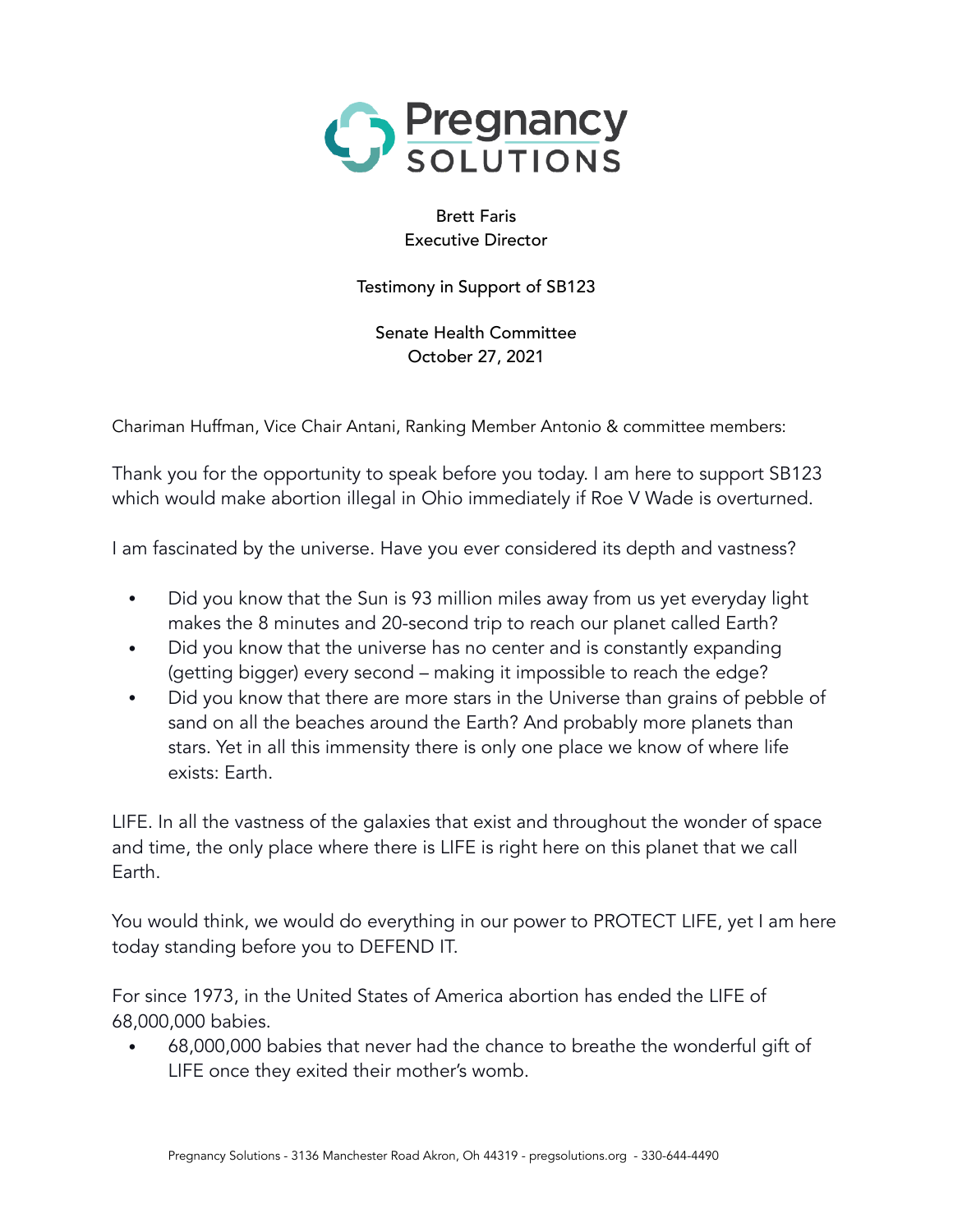- 68,000,000 little boys and girls who never had the chance to grow up playing with toys, attend school and make friends.
- 68,000,000 men and women who never had the chance to start a career, get married and create a family of their own.

I am all for woman's choice. A woman should have the right to choose her career. A woman should have the right to choose her husband. A woman should have the right to choose the names of her children and the house she wants to live in.

But what a woman should not have the right to choose is the opportunity to end the life of her baby that is still developing within her.

I come without judgment of a woman who wants to pursue or who has had an abortion. For the past six years, I have been the Executive Director of Pregnancy Solutions which sees over 600 women every year providing them with free ultrasounds and free resources to help them in their pregnancy decision and parenting journey.

I have spoken with countless women who have faced an unplanned pregnancy and some with an unwanted pregnancy. I have cried with the fathers who are there in support of their girlfriend or wife yet don't know what to do in regards to the news of a baby.

I am not an uncompassionate, self-centered, egotistical male that the other side would want to portray me as.

Instead, I am the opposite. I am a husband. I am a father. I am a Follower of Jesus Christ. I am a man who stands for TRUTH and a man who desires to PROTECT those around me. I believe all people are created in the Image of God which gives them their inherited worth and value include the people who are inside a women's womb, the unborn.

I have sacrificed much these past 6 years to stand in the gap for the unborn and offer hope, help, and love to those who pursue an abortion.

I have yet to meet a woman or a man who has been happy to have had an abortion. Not one.

I have stood on the sidewalks at abortion clinics, not violently protesting against these women and men who walk through its doors .. but to be another human being who wants to help them at their most desperate time of need.